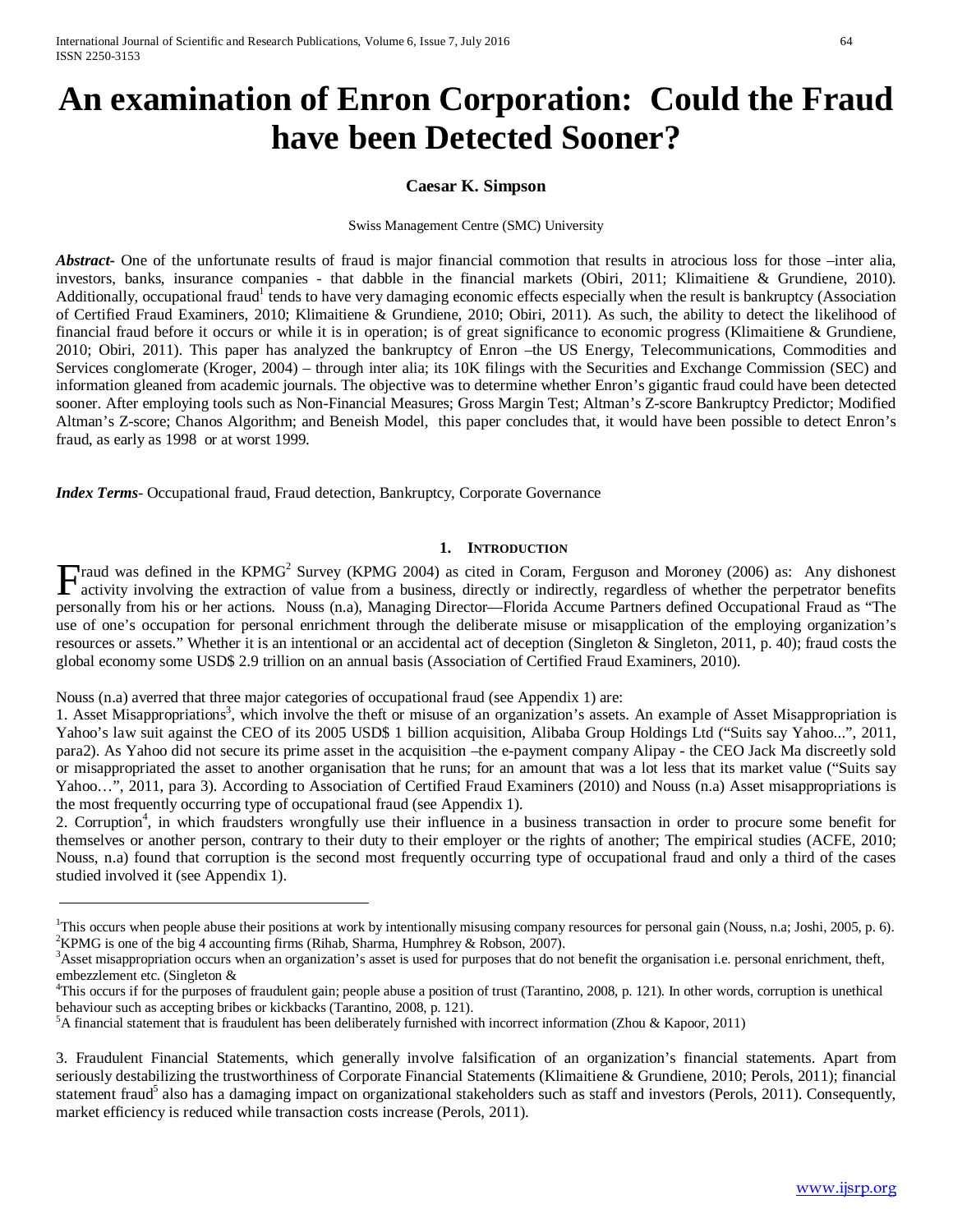Empirical evidences dating far back from 1932 (Flesher & Flesher, 1986) to 2008 (Ferrell, Fraedrich & Ferrell, 2010, p. 402) show that fraud continue to be a global phenomenon and takes average longer time to detect. In this very unstable environment of financial pressures, auditors are taxed with the duty of ensuring that financial statements are free of fraud if such fraud causes a material misstatement in the financials (Perols, 2011). Consequently, the internal audit function within an establishment is a fundamental part of its corporate governance in detection and prevention of fraud (Coram, Ferguson & Moroney, 2008). This fact is supported by a 2004 KPMG fraud survey on both private and public sector establishments in Australia and New Zealand, which concluded that; companies are more likely to notice and self-report fraudulent activity, if there is an. internal audit function (Coram, Ferguson & Moroney, 2008).

Nonetheless, despite all the experiences and precautions mentioned above; fraud still prevailed (Wells, 2001). A recent empirical study by the Association of Certified Fraud Examiners (ACFE) that analyzed 1,843 global occupational fraud cases that occurred between January 2008 and December 2009, found that; 25% of the fraud cases resulted in minimum losses of USD\$1 Million while on average the frauds were not detected until they had been occurring for at least 18 months (ACFE, 2010). It is in view of the long period that it is taking to detect fraud in most cases that this paper examines the financial statements of Enron from 1997 to 2001 to see whether the famous Enron fraud could have been detected sooner. The rest of the paper is organised as follows: 2. Fraud Overview, 3. The Enron Fraud, 4. Analysis, 5. Conclusion, and 6. Recommendations.

#### **2. HISTORY**

#### **2.1 History**

A remarkable 20<sup>th</sup> Century financial fraud that involved Kreuger & Toll, Inc. – a large Swedish Match company, contributed enormously to bringing the Securities Act<sup>6</sup> into being, according to empirical study; due to its hidden Ponzi<sup>7</sup> investment scheme (Flesher & Flesher, 1986). The scheme paid huge dividends to investors from its capital and the company which went bankrupt in 1932 escaped detection for quite some time due to unaudited financial statements (Flesher & Flesher, 1986).

In addition to the above, the 1937 McKesson & Robbins fraud known as one the greatest frauds of the 20th century was detected 13 years after it began; had a significant effect on accounting in those days, according to Baxter 1999 as cited in (Shinde & Poznic, 2010). The company which was acquired with ill-gotten wealth and run by Philip Musica, a man with different aliases who was 'proficient' at serious fraudulent activity by the age of 30, generated fictitious inventories and accounts receivable invoices which resulted in some USD\$19 million in fictitious assets being declared in their financial statements (Shinde & Poznic, 2010). In fact, had it not been the 1937 recession which affected the cash flow of McKesson & Robbins; that fraud may not have been detected until much later, if at all; even though, the auditing services of Price Waterhouse<sup>8</sup>& Co had been attained since the acquisition (Shinde & Poznic, 2010).

More recently, in 1991, the bankruptcy of the Bank of Credit and Commerce International (BCCI) was regarded the largest bank failure in the world at the time, according to the Financial Times, 1991 as cited in Kanas(2004). BCCI collapsed with a debt of GBP £10 Billion (Liquidators of BCCI...", 2005, para 1) and at the height of the biggest financial fraud that had been detected to that date ("International Bank…..", 1991, para 8); resulted in the Bank of England being sued for "misfeasance"9 ("Britain's Biggest…..", 2004, para 16). Other notable frauds include WorldCom, which went bankrupt in 2002, Tyco (Kuhn & Sutton, 2006) and Enron (Kroger, 2004), which will be discussed in detail later. WorldCom was the second largest US telecommunications company in 1999 (Kuhn & Sutton, 2006). However, that year, the company founded in 1983 as Long Distance Discount Service (LDDS) by businessmen Murray Waldron and William Recktor, and renamed WorldCom in 1995, experienced a reduction in earnings and an increase in expenditures (Kuhn & Sutton, 2006). This occurred after massive growth in the 1990s; from the acquisition of some 60 communications companies (Kuhn & Sutton, 2006). Consequently, in order to present a suitable expenditure to cost ratio, WorldCom's management stated operating expenses as capital expenditures as this would not be deducted from revenue (Kuhn &

<sup>&</sup>lt;sup>6</sup>The 1933 Securities Act has made the disclosure of audited financial statements to investors, a prerequisite for issuing new securities to the public (Rittenberg, Johnstone, Gramling & Schweiger, 2009, p.839).

 $A^{\dagger}$  A Ponzi scheme pays investors out of their own capital or from the capital of new investors (Carvajal & Wynter, 2009, p .4).

<sup>&</sup>lt;sup>8</sup>Price Waterhouse & Co was referred to as the "finest auditors in the country" at that time, Baker & Bealing, 2006 as cited in (Shinde & Poznic, 2010).

<sup>&</sup>lt;sup>9</sup>Misfeasance is a Tort Law -Tort is a civil wrong and involves individuals, companies or governments suing over violation rights (Walston Dunham, 2008, p. 217)-, which occurs when a legal act is wrongfully carried out and causes harm as a result (Kennedy, 2009, p. 129).

Sutton, 2006). This fraudulent strategy, turned WorldCom's 2001 'private' loss of USD\$ 662 Million into a 'public' profit of USD\$ 2.4 Billion (Kroger, 2004).

Furthermore, WorldCom reclassified the value of recently acquired MCI's assets as goodwill, brought future expenses forward by adding them to asset write-down calculations while deliberately calculating bad debt reserves incorrectly; as illustrated in Appendix 2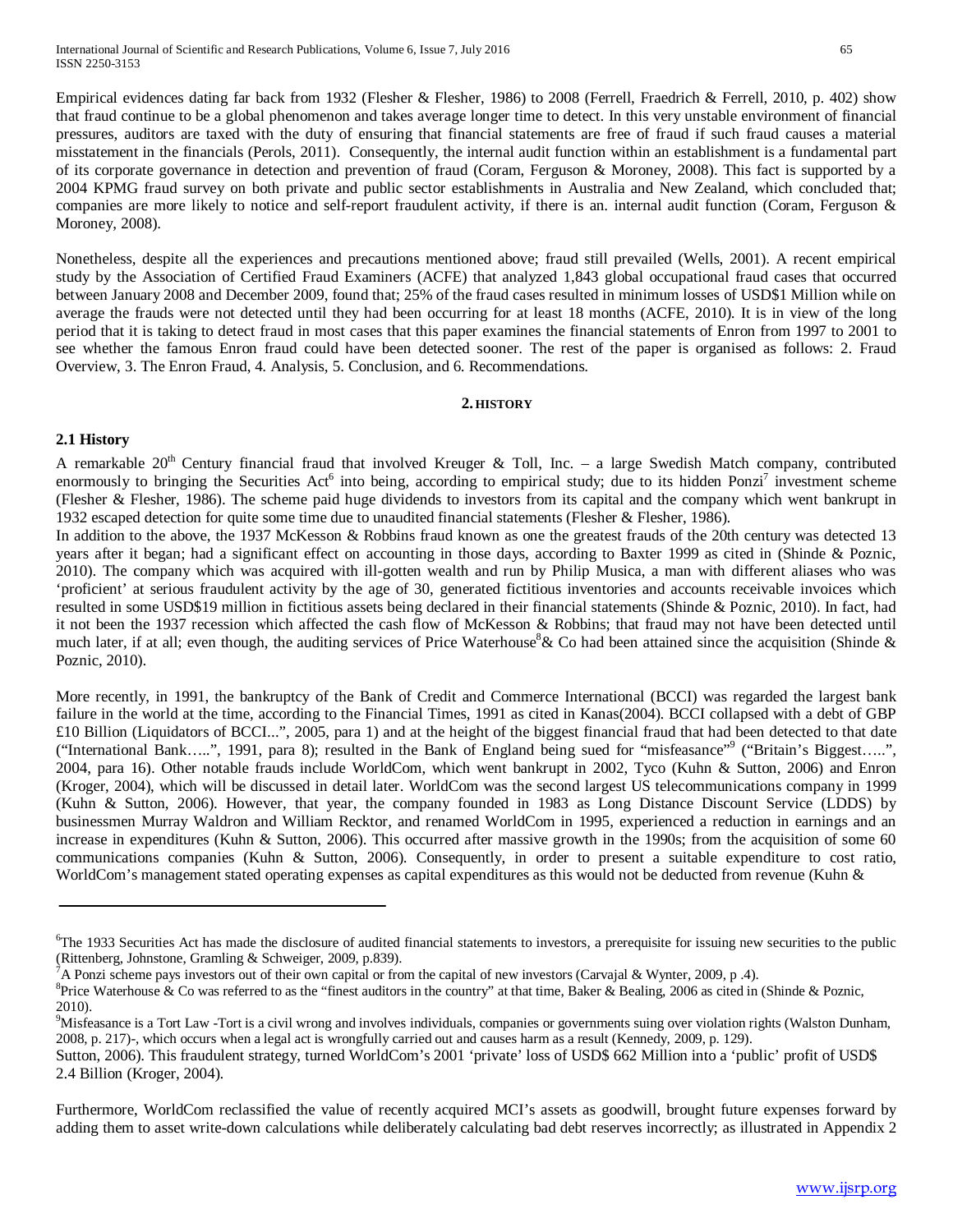(Kuhn & Sutton, 2006). Additionally, WorldCom decreased the book value of MCI's assets by several USD\$ Billion and at the same time increased its goodwill by an amount that balanced it (Kuhn & Sutton, 2006). At that time, Accounting Standards allowed amortization of goodwill for up to 40 years (Kuhn & Sutton, 2006). As such, WorldCom was able to spread the expense of the acquired assets by charging only a small amount each year; thereby overstating net income (Kuhn & Sutton, 2006).

#### **2.2 Recent Developments**

Bernard Madoff's Ponzi scheme –the largest financial swindle in history as of 2009 ("Bernard Madoff was…..", 2009, para 1) erupted in December 2008 as the financial crisis continued (Clauss, Roncalli & Weisang, 2009). Madoff's Ponzi scheme, which was undetected for at least two decades, paid existing investors mostly high society investors and banks ("Madoff Clients ...", 2009, para 2) out of the capital of new investors (Clauss, Roncalli & Weisang, 2009). However, the illiquidity<sup>10</sup> and cash flow problems that occurred during the financial crisis resulted in large investor withdrawal attempts of USD\$ 7Billion ("Bernard Madoff Victims…..", 2011, para 7), during a short period of time (Clauss , Roncalli & Weisang, 2009).Additionally, the severe nature of the recent financial crisis reduced the number of new investors; making it difficult for Madoff to obtain funds to pay his existing investors (Clauss, Roncalli & Weisang, 2009; Sinn, 2010, p. 135). As a result, Madoff 'confessed' his crime (Clauss, Roncalli & Weisang, 2009) and received a more peaceful punishment of 150 years in prison ("Bernard Madoff was…..", 2009, para 3) than the originator of the scheme, Charles Ponzi, whose victims; stormed the gates of his home in 1920 ("Bernard Madoff was…..", 2009, para 4).

The recent financial crisis exposed yet another fraud and this was discovered after the collapse of Lehman Brothers; one of the largest investment banks in the world ("Lehman Brothers...", 2008, para 1) and America's fourth-largest investment bank founded in 1850 (Ferrell, Fraedrich & Ferrell, 2010, p402) - in September 2008 ("Lehman Brothers…..", 2008, para 1 ). Lehman's USD\$ 639 Billion bankruptcy<sup>10</sup> ("Lehman Collapse...", 2009, para 1), which is said to have worsened the recent financial crisis ("Faces of.....", 2009, para 3; Terazi & Senel, 2011), was also the world's largest bankruptcy to date; in 2009 ("Lehman Collapse…..", 2009, para 2). In the wake of the bankruptcy however, it was discovered that; Lehman's auditors – Ernest  $&$  Young, one of the Big 4, had allegedly authorized financial statements that made the investment bank's balance sheet appear better than it was (Verschoor, 2011). Repo 105<sup>11</sup> transactions, which described as assets sold, boosted Lehman Brother's financial position for seven years before it went bankrupt in 2008 (Verschoor, 2011). As a result, Ernest & Young was sued by the State of New York – Attorney General Andrew Cuomo for allegedly 'aiding and abetting' Lehman Brothers because the obligation to repurchase the Repo Assets was not disclosed in the audited Financial Statements ("Cuomo sues Ernest & Young ...", 2010, para 1). A recent empirical study by the Association of Certified Fraud Examiners (ACFE) that analyzed 1,843 global occupational fraud cases –that occurred between January 2008 and December 2009; found that; 25% of the fraud cases resulted in minimum losses of USD\$1 Million while on average the frauds were not detected until they had been occurring for at least 18 months (ACFE, 2010).

#### **3.THE ENRON FRAUD**

#### **3.1 History**

Enron Corporation has its roots in Omaha, Nebraska in US (Cernusca & Dima 2007; Kroger, 2004). According to Cernusca and Dima (2007) and Kroger (2004), in 1985, Houston Natural Gas merged with InterNorth to form an energy company based in Huston, Texas (US). The company integrated several pipeline systems and hence created the first nationwide natural gas pipeline system. In 1986 Ken Lay, former chief executive officer of Houston Natural Gas, was named chairman and chief executive officer at the young energy company. It's now when the company chose the name Enron Corp. In 1987, after discovering the oil traders in New York have overextended the company's accounts by almost \$1 billion, the company works its loss down to \$142 million. The loss immediately leads to Enron Corp. developing different services in order to reduce the risk of prices wings (Cernusca & Dima 2007; Kroger, 2004). A year later, Enron Corporation opened its first overseas office in England. In a gathering known as the "Come to Jesus" meeting, the company's new strategy was revealed to the executives: pursue unregulated markets<sup>12</sup> in addition to its regulated pipeline business. Jeffrey Skilling joined Enron Corp. in 1989 and launch Gas Bank, a program under which buyers of natural gas could lock in

According to Cernusca and Dima (2007) and Kroger (2004), in 1992, Enron Corporation expended to South America by acquiring Transportadora de Gas del Sur. In the same year, the company started to push to extend on the continent. A year later in England

<sup>&</sup>lt;sup>10</sup>The bankruptcy was brought about by losses incurred in the mortgage market that resulted in the loss of investors' confidence and an inability to find a buyer for the 'broken bank' ("Lehman Brothers Holdings ...", 201

<sup>&</sup>lt;sup>11</sup>A Repo is a transaction in which an organisation sells its assets in a short term repurchase agreement (Schapiro, 2010, p. 6). This means that, the organisation repurchases the asset at a fixed price at a later date (Schapiro, 2010, p. 6). This transaction can be recorded as debt financing -in

compliance with Accounting Standards- or a sale if the organisation gives up ownership of the asset (Schapiro, 2010, p. 6).<br><sup>12</sup> Unregulated markets is when there are no government controls concerning business activities 2003, p. 115).

long-term supplies at fixed prices. At the same time, the corporation started to offer financing for oil and gas producers (Cernusca & Dima 2007).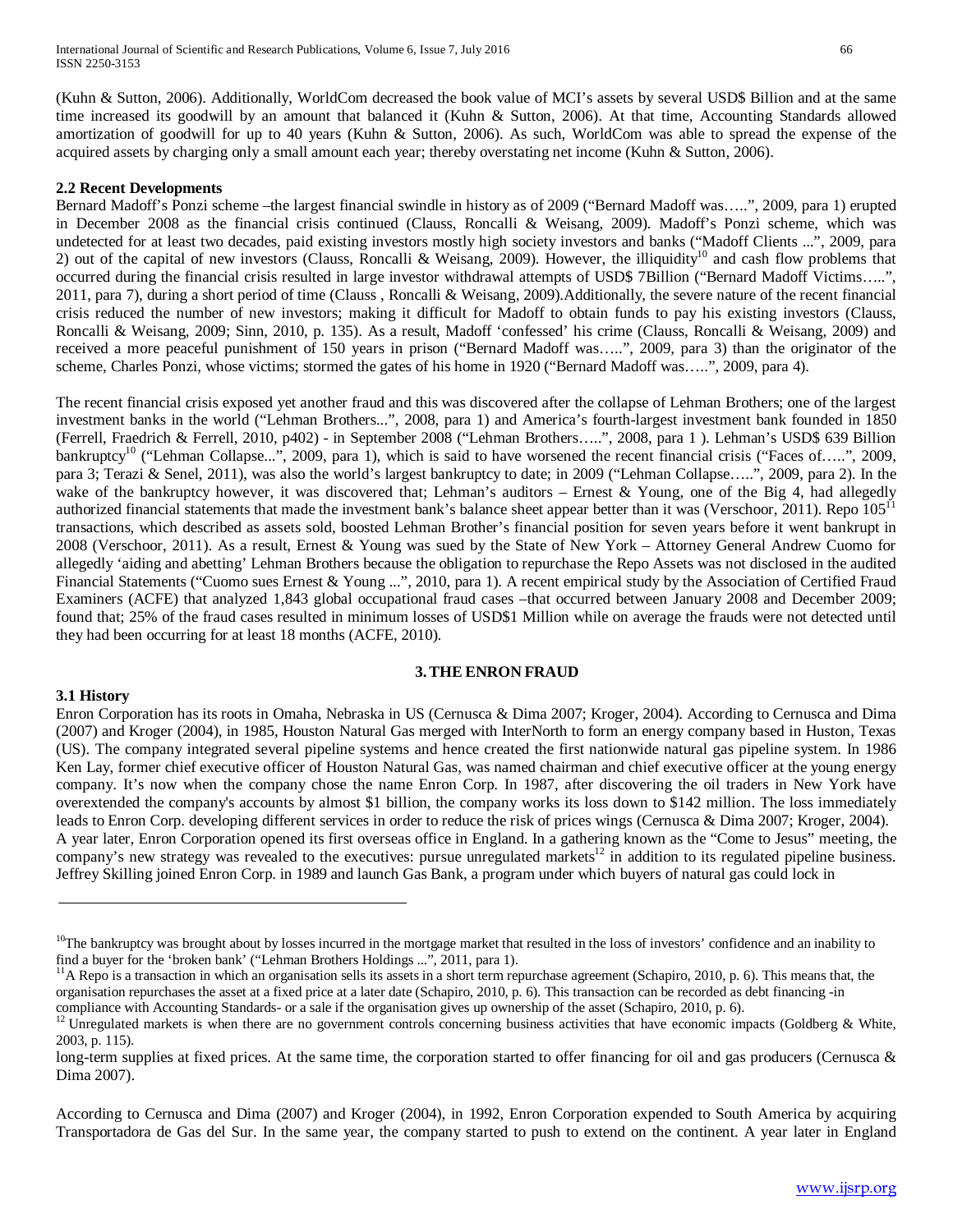Enron's Teesside power plant began operations. It would prove to be one of the first successes for Enron's international strategy. In 1994 the corporation made its first electricity trade which would turn into one of Enron's biggest profit centres in the next years. With the establishment of a trading centre in London, part of Enron Europe, in 1995, Enron entered the European wholesalers market. In 1996, construction began on the Dabhol power plant in India. However, the project would be plagued by political problems and eventually Enron put the project up for sale in 2001(Cernusca & Dima 2007; Kroger, 2004). Cernusca and Dima (2007) and Kroger (2004) recorded that a year later; Enron bought Portland General Electric Corp., the utility serving the Portland, Oregon (US), which would be sold in 2001 to Northwest Natural Gas Co. for about \$1.9 billion. The same year, Enron Energy Services was formed to provide energy management services to commercial and industrial customers. Enron continued its policy of acquiring companies and in 1998 acquired Wessex Water in the United Kingdom which formed the basis for its water subsidiary<sup>13</sup>Azurix. But a year later, when one-third of Azurix is sold to the public in a public offer<sup>14</sup>, the company's problems become apparent as the shares fell sharply after an early rise. The same year (1999), Enron Online, the company's commodity trading Internet site, started to operate. In the last quarter of the year, Enron Energy Services turned its first profit (Cernusca & Dima 2007; Kroger, 2004).

In 2000, Enron's annual revenues reached \$100 billion, more than double the year before, reflecting the growing importance of trading. However, the problems with Azurix continued and Rebecca Mark resigned from her position of chairwoman while Enron announced the intention to take the subsidiary private. The same year, The Energy Financial Group ranked Enron the sixth-largest energy company in the world, based on market capitalization (Cernusca & Dima 2007; Kroger, 2004). Cernusca and Dima (2007) documented that in April 2001 Enron disclosed it had owned \$570 million by bankrupt California utility Pacific Gas & Electric Co. While the top executives were likely aware of the debt and the illegal practices, the fraud was not revealed to the public until October 2001 when Enron announced that the company was actually worth \$1.2 billion less than previously reported. This problem prompted an investigation by the Securities and Exchange Commission<sup>15</sup>, which has revealed many levels of deception and illegal practices committed by high-ranking Enron executives, investment banking partners, and the company's accounting firm, Arthur Anderson. At the end of the year Enron's shares closed at \$8.63 per share, an 89 percent drop since the beginning of the year. The critical dates in the scandal are October 16, 2001 and November 8, 2001. On October 16, Enron disclosed that it had made a loss of \$618 million that quarter, while on the second date it disclosed that it had overstated its earnings since 1997 by \$586 million. In other words, Enron's accounts for the previous four years had not shown the true state of its huge indebtedness (Cernusca & Dima 2007).

#### **3.2 Analyzing the Fraud**

Enron Corporation, which appeared very strong until December 2001, made the voluntary decision to restate its financial statements. This proved to be fatal and the corporation had to go for a bankruptcy (Cernusca & Dima 2007). While the bankruptcy of a small company is taken as a routine, Enron's case is different as the company was ranked seventh by *Fortune* 500<sup>16</sup>(Cernusca & Dima 2007; Kroger, 2004). During the 1990s, Enron expended quickly into several areas such as developing a power plant and a pipeline. This expansion, however, required large initial capital investments and long gestation period. By that time, Enron already raised a lot of debt funds from the market and hence any other attempt to raise funds would affect Enron's credit rating. But Enron had to maintain the credit ranking at investment rate in order to continue business. On top of that, the company wasn't making enough profits either, as it promised to investors. Hence, Enron began making partnerships and other special "arrangements" (Special Purpose Entity, or SPE) (Cernusca & Dima 2007; Kroger, 2004). These companies were used to keep Enron's debts and losses away from its balance sheets, therefore allowing it have a good credit rating and look good in front of the investors. Enron's ultimate goal was to overcome the rules of consolidation and, in the same time, still increase credibility. If a parent company (in this case Enron) financed less than 97% of an initial investment in a SPE, it didn't have to consolidate in into its own accounts (Cernusca & Dima 2007; Kroger, 2004). In order to achieve non-consolidation, according to  $GAAP<sup>17</sup>$ , two conditions must be met:

− the assets must be legally isolated from the transferor (i.e. sold to the SPE); and

− an independent third party owner has to make a substantive capital investment which should amount to at least 3% of the SPE's total capitalization(Cernusca & Dima 2007). The independent third party owner must exercise control over the SPE in order to avoid consolidation. If properly done, the legal isolation and the third party control over the SPE, reduce the risk of the credit. Therefore, off-balance sheet treatment of such a SPE involves enough third party equity.

<sup>&</sup>lt;sup>13</sup>Subsidiaries are companies that are partly or completely owned by another company that holds a controlling interest in the subsidiary companies (Kroger, 2004).  $14$ The sale of stock by a private company to the public (Kroger, 2004).

<sup>&</sup>lt;sup>15</sup> "The United States Securities and Exchange Commission (commonly known as the SEC) is a United States government agency having primary

responsibility for enforcing the federal securities laws and regulating the securities industry/stock market" (Cernusca & Dima 2007).<br><sup>16</sup>The Fortune 500 is a ranking of the top 500 American public corporations as measure for which the revenues are publicly available.

The third party's equity must be "at risk", otherwise the transferor would be required to consolidate the SPE into its own financial statements (Cernusca & Dima 2007).Therefore, Enron thought that the solution was to find outside investors willing to enter into financial arrangements with them and started several structured entities in the name of SPEs (Cernusca & Dima 2007; Kroger, 2004). To allow the SPE to borrow from the market, Enron, in many cases, provided a guaranty or other form of credit support. Or, in other cases, the SPEs mutually supported among themselves (Cernusca & Dima 2007). Since Enron's accounting treatment of SPEs was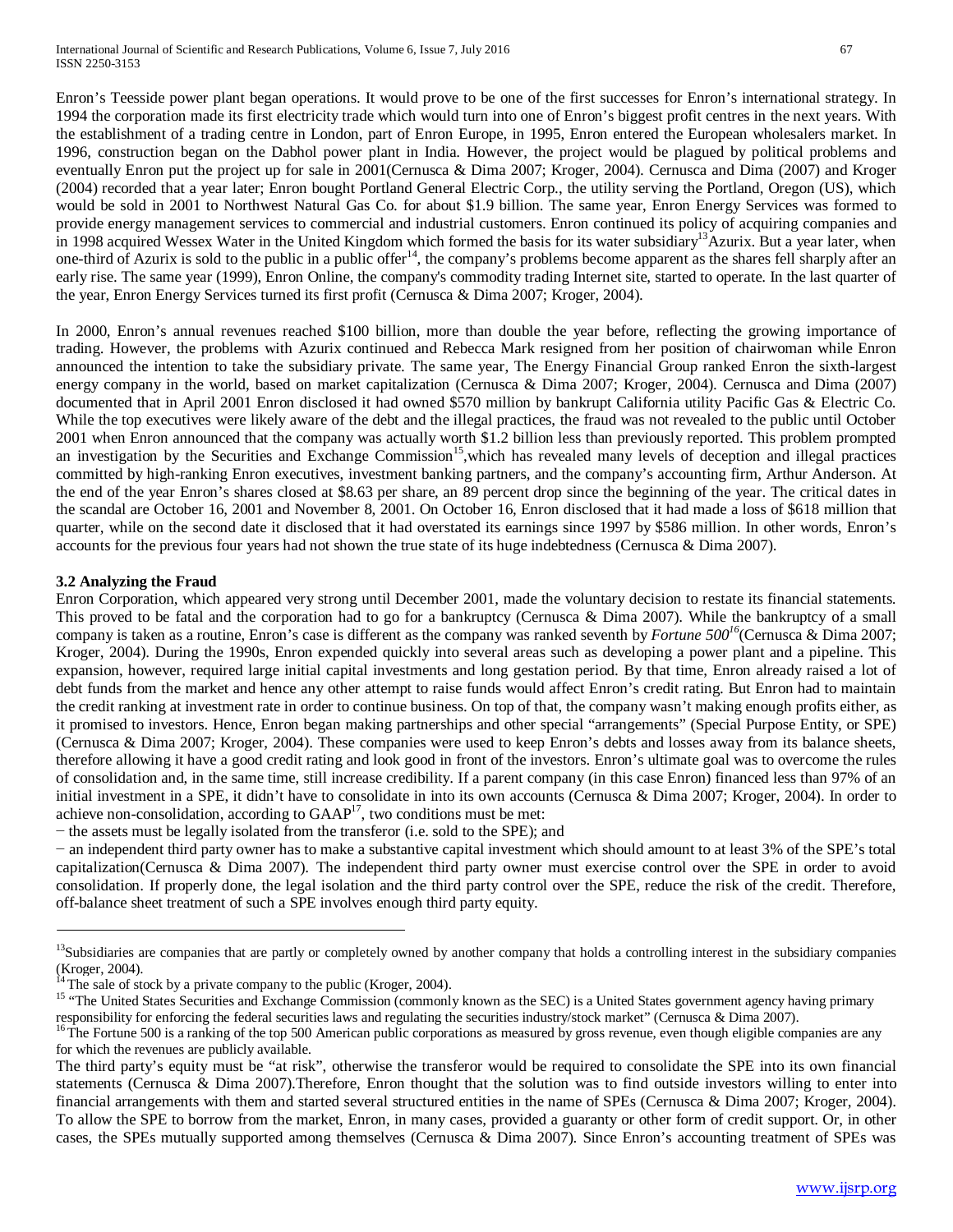subject to the test of accounting to determine whether the SPE should be consolidated or not, that's how easily Enron achieved the offbalance sheet<sup>18</sup> treatment of all its SPEs (Cernusca & Dima 2007).

Cernusca and Dima (2007) and Kroger (2004) recorded that the corporation followed this policy in financing which ultimately would enable Enron to be valued more attractively by rating agencies and Wall Street analysts. Ever since, the huge debt took place into the subsidiaries and many obligations flew from US companies into Enron's SPEs, while the contracts likely to end up in loses were mentioned vaguely in the footnotes of company accounts. Enron used several related parties in rising of equity and structured its financial arrangements using the loopholes in laws, trying to not consolidate into its accounts by intentionally not fulfilling certain conditions (Cernusca & Dima 2007; Kroger, 2004). Up to end of 2000, no one pointed fingers at Enron. For 2000, the corporation reported \$101 billion revenue (see Appendix 3) and the auditors gave a clean report. But, at this stage, Enron announced its intention that during the third quarter of2001, it would book a loss of \$1.01 billion and, at the same time, reducing shareholders' funds by \$1.2 billion as a result of correcting accounting errors in the past(Cernusca & Dima 2007; Kroger, 2004).

Cernusca and Dima (2007) stated that Dynegy Inc., Enron's rival announced its intention to acquire Enron for about \$9 billion which would have offered a "modest premium" for Enron shareholders, if the business would have taken place. Then Enron disclosed it had initiated a plan for restructuring which would negatively impact the fourth quarter earnings as well. The company also disclosed that a note payable for \$690 million payable to a partnership has been accelerated for payment because Enron's debt rating was getting downgraded. As a result, several rating companies lowered Enron's long-term rating below investment grade and Dygeny terminated the merger agreement, citing breaches of warranty<sup>19</sup> and agreements in the merger<sup>20</sup> agreement. At this point, Enron's balance sheets came under federal investigation (Cernusca & Dima, 2007; Kroger, 2004). As a result, on December 2, 2001 Enron filed for Chapter 11 bankruptcy protection. At the same time, Enron sued Dynegy for \$10 billion alleging breach of contract regarding Dynegy's wrongful termination of it proposed merger. Enron announced that one of the reasons for filing the bankruptcy protection was termination of merger agreement with Dynegy and announced that despite their best efforts to insure a proper merger process, their financial condition has deteriorated significantly (Cernusca & Dima 2007; Kroger, 2004). The financials (see Appendix 3) were to be restated by Enron. In 2000, the profitability was less than 1%, becoming clear that Enron's profits were realizable only if the quality of the revenue is good Enron used SPEs (such as JEDI, Chewco, Raptors, so on) transactions to facilitate accounting and financial reporting abuses. No matter which SPE was used, the aim was non- consolidation. If any of the SPEs would have been consolidated, Enron's true financial position would have been disclosed much earlier (Cernusca & Dima, 2007). Opening new SPEs was considered necessary for Enron to mitigate market exposures on Enron's investments, including investments in energy-related companies. The transactions in derivatives were intending to hedge Enron's risk in certain investments in their subsidiaries or related parties. Therefore, Enron transferred its own equity to SPEs in exchange for a note payable immediately and a derivative<sup>21</sup> contract later, in order to cover the risk of Enron's investments. Hence, if the SPEs were required to pay Enron for loss of value in investments, the stock transferred by Enron earlier would be the principal source of repayment (Cernusca & Dima 2007; Kroger, 2004).

Cernusca and Dima (2007) recorded that in the last two quarters of 2000, Enron recognized revenues of \$500 million on derivative transactions with Raptor which offset losses in Enron's merchant investments. In total, Enron was having an aggregate amount of investments in related parties of up to \$1.9 billion. After a long trial, Andrew Fastow, the former Enron finance executive has been sentenced to six years in prison. Fastow pleaded guilty for fraud and money laundering in 2004 and also became the chief whiteness in the trial against Jeffrey Skilling and Ken Lay (Cernusca & Dima 2007; Kroger, 2004). His testimony helped convict Lay (who died in July 2006 after a heart-attack) and Skilling, who was sentenced to 24 years in jail. In May 2006, the latter was found guilty on 19

<sup>&</sup>lt;sup>17</sup> Generally Accepted Accounting Principles is the standard framework of guidelines for financial accounting in USA. "It includes the standards, conventions, and rules accountants follow in recording and summarizing transactions, and in the preparation of financial statements" (Cernusca &

Dima, 2007).<br>
<sup>18</sup> An asset or debt that does not appear on a company's balance sheet. Items that are considered off balance sheet are generally ones in which the<br>
<sup>18</sup> An asset or debt that does not appear on a company's company does not have legal claim or responsibility for (Cernusca & Dima, 2007).<br><sup>19</sup> A warranty has various meanings but generally means a guarantee or promise which provides [assurance](http://en.wiktionary.org/wiki/assurance) by one party to the other party that

facts or conditions are true or will happen (Kroger, 2004). <sup>20</sup> The combining of two or more companies, generally by offering the stockholders of one company securities in the acquiring company in exchange <sup>20</sup> The combin

for the surrender of their stock (Kroger, 2004).<br><sup>21</sup> Defined with irony; derivatives are any investments in the last financial year, which have resulted in losses, Molvar & Green, 1995 as cited in

<sup>(</sup>Scalcione, 2011, p. 10). However, the economic definition of derivatives is; a financial security that is priced by an underlying asset (Scalcione, 2011, p10). Energy derivatives traded by Enron involved energy-natural gas, electricity - as the underlying asset (Kroger, 2004).

counts of conspiracy, fraud and inside trading over Enron scandal. Skilling was found to have orchestrated a series of deals and financial scheme which later lead to loses as they hide debts from investors. Michael Kopper, former executive at Enron, was sentenced to 37 months in jail. Kopper pleaded guilty in 2002 to wire fraud and money laundering<sup>22</sup> and his testimony helped convict Fastow. Michael Koenig, another former executive, served18 months in jail as he helped present false accounts to investors (Cernusca & Dima, 2007; Kroger, 2004).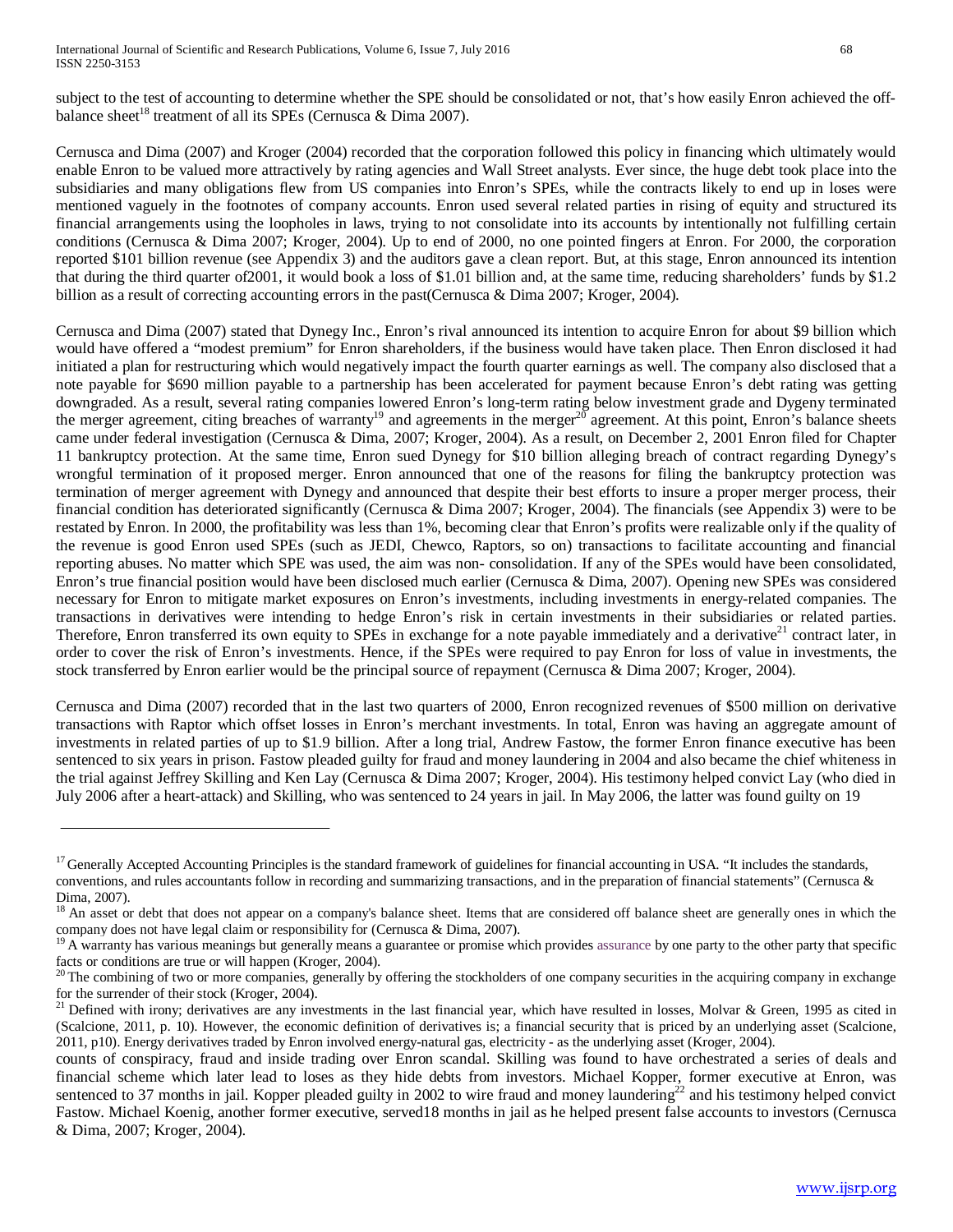#### **4.ANALYSIS - COULD THE ENRON FRAUD HAVE BEEN DETECTED SOONER?**

The primary aim of this paper therefore is to examine whether the Enron fraud could have been detected sooner. This paper uses Non-Financial Measures; Gross Margin Test; Altman's Z-score Bankruptcy Predictor; Modified Altman's Z-score; Chanos Algorithmand Beneish Model to determine how soon the Enron's Fraud could have been determined.

#### **4.1 Non-Financial Measures**

Brazel, Jones and Zimbelman (2009) found out that auditors can effectively use Non-Financial measures<sup>23</sup> to assess the reasonableness of financial performance and, thereby, help detect financial statement fraud (hereafter, fraud). They argue that if auditors or other interested parties (e.g., directors, lenders, investors, or regulators) can identify non-financial measures (e.g., facilities growth) that are correlated with financial measures (e.g., revenue growth), inconsistent patterns between the non-financial and financial measures can be used to detect firms with high fraud risk.

In Enron's case the Non-financial measures such as reported increases in revenue without a corresponding increase in operations should be seen as an alert to the possibility of fraudulent activity (Brazel, Jones & Zimbelman, 2009). Enron's revenue in 1996 was USD\$ 13.3 billion, this increased to USD\$ 20.3 billion in 1997 and drastically increased to USD\$ 100 billion in 2000 (see Appendix 3) (Cernusca & Dima 2007; Enron, 1998; Enron, 2000). The increase from USD\$ 13.3 billion in 1996 to USD\$ 100 billion in 2000 amounts to about 700% increase. This is very radical and should have alerted the auditors of Enron. On an annual basis, the 50% revenue increase from 1997 to 1998 and the 30% revenue increase from 1998 to 1999 and the humongous 250% revenue increase from 1999 to 2000 should have been backed by some significant productive changes in business operations (Enron, 1998; Enron, 2000; Nugent, 2003 as cited in Obiri, 2011). However, although Enron was expanding through aggressive diversification<sup>24</sup>; it was making significant losses (Cernusca & Dima, 2007; Kroger, 2004) in the new areas, which should have been a "red flag" for auditors (Enron, 1998; Enron, 2000; Obiri, 2011; Cernusca & Dima, 2007; Kroger, 2004). It is therefore apparent from the above analysis that using Non-Financial measure as a tool according to Brazel, Jones and Zimbelman (2009), the auditors of Enron or other interested parties for example directors, lenders, investors, or regulators could have detected the fraud sooner.

#### **4.2 Gross Margin Test**

According to Nugent (2003), a gross margin is net sales minus cost of goods sold and the test is a crucial determinant of business success as it measures operational efficiency<sup>25</sup>. An increasing gross margin or converging is an indication of increasing profitability and operational efficiency (Nugent, 2003).A business will attempt to achieve the highest gross profit margin possible. Low profit margins will be an indicator to risk. However, lower profit margins are more credible when the turnover<sup>26</sup> is high. Furthermore, Clayton and Ellison, (2011) also averred that a diverging gross margin can also imply fraudulent activity.

Applying the Gross Margin Test to Enron's case, it is obvious that Enron's gross margin shows a decrease of 52% from 1996 to 1997. It was diverging and indicating operational inefficiencies (Nugent, 2003). There was an increase of 4% from 1997 to 1998; a decrease of 2% from 1998 to 1999; no movement from 1999 to 2000; and a decrease of 1% from 2000 to 2001 (see Appendix 4). This means that as early as 1997, there was a major sign that Enron was experiencing serious operational inefficiencies. Also, while the annual differences from 1998 to 2001 were only minor as shown by the graph trend line in Appendix 4; the fact that they were fluctuating –up one year, down the next and so on, indicates that the financial statements were being tampered with; in terms of items not being reported in the correct financial period (Nugent, 2003). It is consequently ostensible that using the Gross Margin Test, (Nugent, 2003; Clayton & Ellison, 2011; Obiri, 2011) Enron's fraud could have been detected sooner.

#### **4.3 Altman's Z-score Bankruptcy Predictor**

The Altman's Z-score formula for predicting bankruptcy was published in 1968 by [Edward I. Altman,](http://en.wikipedia.org/wiki/Edward_I._Altman) who was, at the time, an Assistant Professor of Finance at [New York University](http://en.wikipedia.org/wiki/New_York_University) (Caouette, Altman, Narayanan & Nimmo, 2008).

<sup>&</sup>lt;sup>22</sup> Money laundering is the process of changing large amounts of money that have been gained through illegitimate means (Kroger, 2004).<br><sup>23</sup> Any quantitative measure of either an individual's or an entity's performance t improving, operational efficiency, the output to input ratio improves (Nugent, 2003). 26 Turnover is sales (Tebogo, 2011).

The Altman's Z score model is as follows:  $Z = 1.2x1 + 1.4x2 + 3.3x3 + 6.0x4 + 1.0x5$ , where:

x1, represents working capital/ total assets ratio

x2 represents retained earnings/ total assets ratio

x3 represents earnings before interest and taxes/ total assets

x4 represents market value/ book value of total debt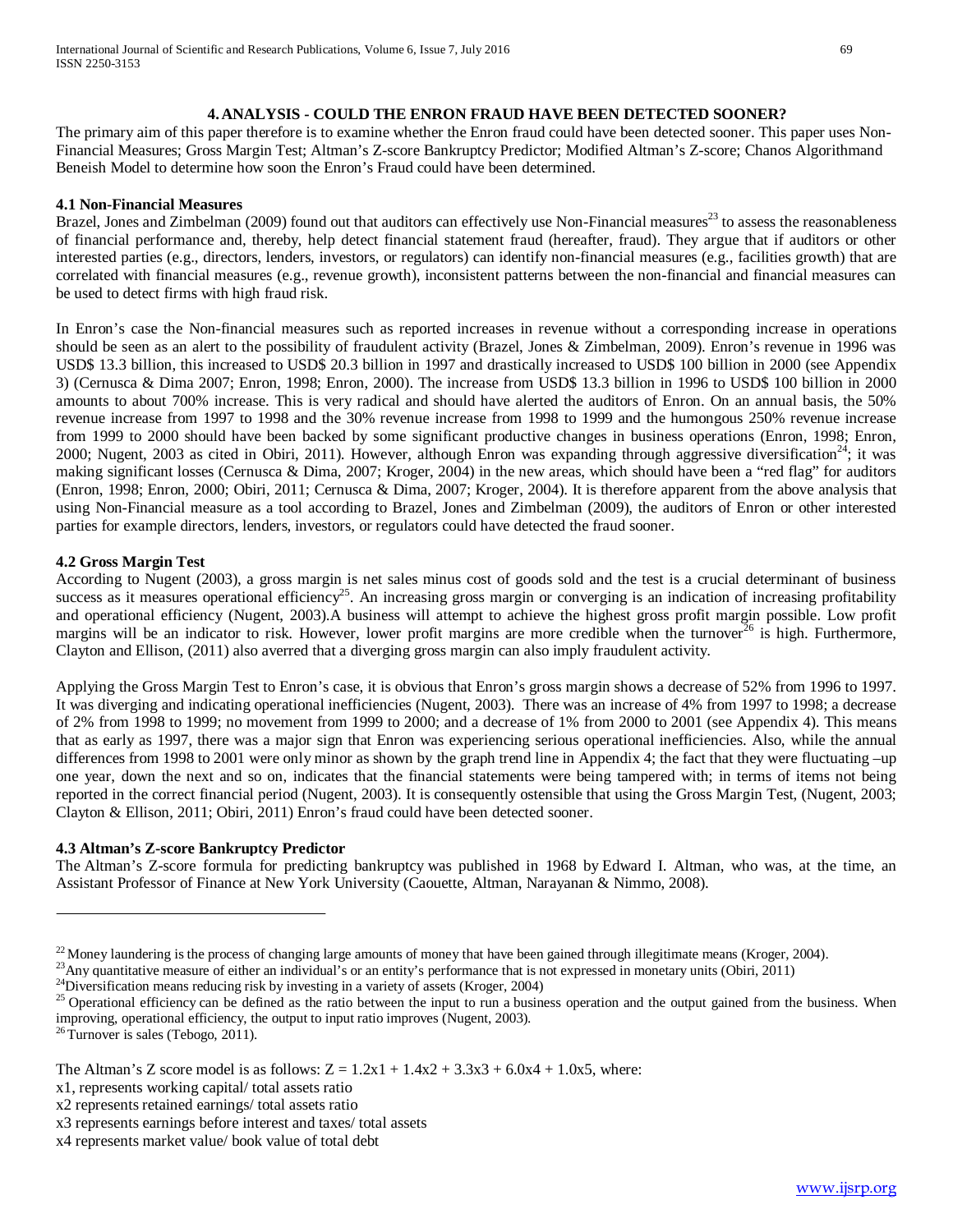x5 represents sales/ total assets Z represents the entire index.

The formula may be used to predict the probability that a firm will go into [bankruptcy](http://en.wikipedia.org/wiki/Bankruptcy) within two years. Z-scores are used to predict corporate defaults and an easy-to-calculate control measure for the [financial](http://en.wikipedia.org/wiki/Financial_distress) distress status of companies in academic studies. The Zscore uses multiple corporate income and balance sheet values to measure the financial health of a company (Caouette et. al., 2008). A bankruptcy prediction implies that there could be fraudulent activity on-going or yet to occur. Altman's Z-Score bankruptcy predictor uses a combination of financial ratios<sup>27</sup>to determine whether bankruptcy is on the horizon (Caouette et. al., 2008).If the score is 3.0 or above ('safe zone') - bankruptcy is not likely and if the score is 1.8or less ('distress level')<sup>28</sup>– bankruptcy is likely. A score between 1.8 and 3.0 is a grey area. Probabilities of bankruptcy within the above ranges are 95% for one year and 70% within two years. If the financial ratios are not high enough; it shows business inefficiency that could have been caused by fraudulent activity. Obviously, a higher score is desirable (Caouette et. al., 2008; Nugent, 2003; Calandro, 2007). Consequently as illustrated in Appendix 5, in 1997 and 1998; Enron's Z-Score was well below the 'distress' level (1.8); although this increased slightly in 1999 and 2000, the Z-Score still remained well below the 'safe zone' (3.0). In 2001 the Z-score was again 1.8. There was therefore ample sign of possibility of bankruptcy Enron using the Altman's Z-score Bankruptcy Predictor. Appendix 6 illustration of Enron's Z-Score trend from 1997 to 2001; supports this fact. Using the Altman's Z-score Bankruptcy Predictor, the fraud could have been detected as early as 1998 at worse 1999. This is because the Z-scores for 1997 and 1998 were 1.38 and 1.64 respectively, which were far below the Zscore of 1.8 which is an indication that bankruptcy is likely (Caouette et. al., 2008; Nugent, 2003; Calandro, 2007).

#### **4.4 Modified Altman's Z-score**

The modified Altman Z-score also provides a way of predicting corporate failure, but differs from the original model in the sense that it can be applied to non-manufacturing sectors (Tebogo, 2011).The original Altman's Z-score model was mostly based on two major conditions, which were that: a company should have publicly traded stock<sup>29</sup> as well as a manufacturing outfit. The modified Altman, however, can be used to analyse manufacturing and non-manufacturing companies, including those with publicly traded stocks (Altman, 2005). This feature makes it ideal for use in analysing the performance of entities such as Enron (Tebogo, 2011).

The modified Z-score model, however, carries only a few variables from the original Altman (1968) model, and may be expressed in any way that suits the investigation (Tebogo, 2011). For instance, it has been expressed as  $(3.3*EBIT + 1.0*Sales +1.4*Retained)$ Earnings + 1.2\*Working Capital)/Total assets by Schallhein and Wells (2006). And, according to Nugent, Pustylnick and Anderson (2010) Igor Pustlynick developed a modified Altman model that has been expressed as follows:  $Z = 1.2x1 + 1.4x2 + 3.3x3 + 0.6x4 +$ 1.0x5, where:

- $X1 =$ Shareholders Equity / Total Assets x 1.2
- $X2$  = Retained earnings / Total Assets x .014
- $X3 = EBIT / Total Assets x .033$
- $X4 =$  Market value of Equity /Total Debt x .006
- $X5 =$  Revenue / Total Assets x .999

The Pustylnick Modified Altman index for Enron shows that, right from 1997 to 2001, the modified Z-scores were far lower than 1.8 (see Appendix 7). For example, in 1997, 1998 and 1999 the modified Z-scores were 1.252, 1.424 and 1.625 respectively. Appendix 8 depicts the general movement of Enron's modified Z-scores over the period; clearly showing that they were even below the distress zone. Such a low Z- score is an indication that a company is on the brink of bankruptcy (Altman, 2005; Caouette et. al., 2008; Nugent, 2003; Calandro, 2007). Should such an analysis of Z-score have been done and monitored in the case of Enron, it was possible that analysts could have identified the problem much earlier as 1998 or 1999, and possibly helped to stop the rot. This implies that although companies can manipulate financial data it is still possible that their deceit could be uncovered where a proper investigation has been done.

#### **4.5 Chanos Algorithm**

<sup>&</sup>lt;sup>27</sup> Financial ratios are mathematical calculations that are used to determine the value of a company (Bake & Power, 2005, p. 69).<br><sup>28</sup> Condition when promises to [creditors](http://en.wikipedia.org/wiki/Creditors) of a company are broken or honored with difficul can lead to [bankruptcy](http://en.wikipedia.org/wiki/Bankruptcy) (Altman, 2005). <sup>29</sup> Shares that are traded on a stock exchange or in the over-the -counter market (Nugent, 2003).

Macey (2003) indicated that the loss in value of its shares from \$80 in February 2001 to \$1 in November 2001 was an indication that something was amiss, despite the failure by financial analysts to pick this up. Additionally, this was accompanied by the increase in the number of traders who took a short position on the Enron shares, as transactions increased from 2 million shares in August 2000 to 88 million shares in November 2001. The increase in the number of Enron shares traded short was an indication that a large number of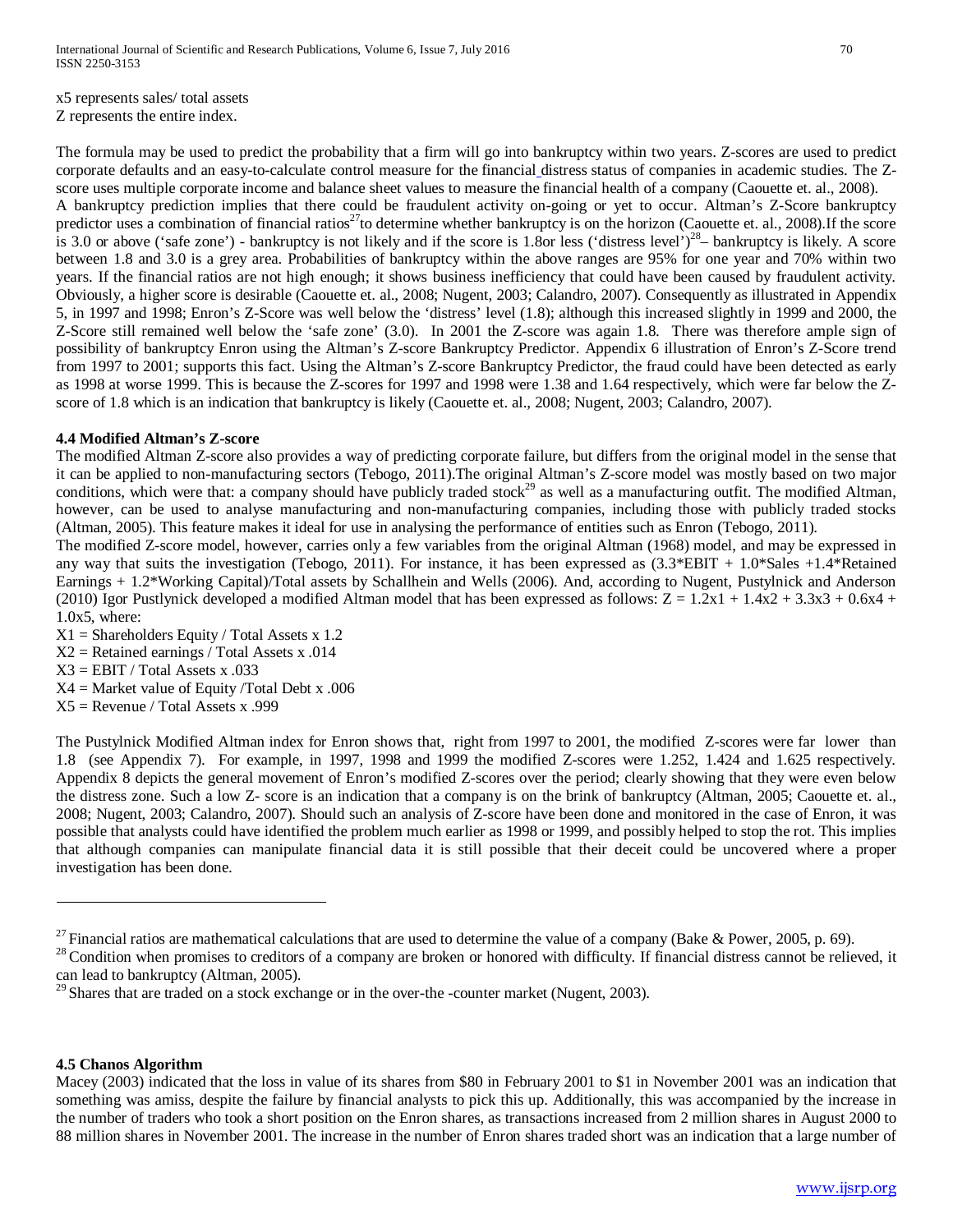traders considered Enron to be on the way to collapsing, and one of these was James Chanos, who earned his living by borrowing stock from brokers and then selling it, with the expectation that it would fall in value in future Macey (2003). Chanos, being a short seller would later buy stock to replace the one borrowed earlier from the brokers, meaning that if there had been a fall in value he stood to gain- or lose if the value of stock rose. As a short seller, Chanos saw in Enron a company destined to fail since its accounting system appeared murky at a time when its profitability was deteriorating (Daniel, 2002).

By studying Enron's financial data, Chanos quickly realized that the company's stock was over valued<sup>30</sup>. He also noticed that Enron derived more than 80% of its earnings from trading, a characteristic that he associated with a hedging company rather than an energy company. He also realized that there were a number of hedge<sup>31</sup> companies with superior earnings than Enron hence he came to the conclusion that its stock was overvalued. Chanos also figured out that Enron's return on capital was only 7% compared to its cost of capital of 10% (Macey, 2003). Furthermore, Chanos discovered that the company's cost of capital exceeded it return on capital, and that: its cash flow, its return, and profit margins were declining (Gladwell, 2007). This, therefore, meant that rather than creating value, Enron was destroying shareholder's value through its investments, and it was partly on the basis of this observation that Chanos took a short position on Enron stock.

The Chanos Algorithm aims at predicting corporate bankruptcy and it is defined as: Working Capital + Retained Earnings+12 months Trailing EBIT + 12 months Trailing Revenue)  $\div$ 12 month Average Total Assets<sup>32</sup> (Tebogo, 2011). The Chanos Algorithm scores for Enron range between 1.168 and 2.090 from 1997 to 2001 (see Table 1 below).

#### Table 1: Chanos Algorithm

|                                               | $199^{\circ}$ | 1998  | 1999  | 2000  | 2001  |
|-----------------------------------------------|---------------|-------|-------|-------|-------|
| Working Capital $+$ Retained Earnings $+12$   |               |       |       |       |       |
| months Trailing $EBIT + 12$ months Trailing   | 1.168         | 1.397 | 1.560 | 2.090 | 1.989 |
| Revenue) $\div 12$ month Average Total Assets |               |       |       |       |       |

From Table 1 above, it is obvious that the Chanos Algorithm scores are positively correlated with both Altman's Z-scores and the Modified Altman Z-scores. Using the Chanos Algorithm scores, there is again enough signals of Enron's financial difficulties and the fraud could have been prevented as early as 1998 or 1999. This indicates that the Chanos algorithm is as good a measure for predicting corporate bankruptcy as the Modified Altman model. And, the analysis above further shows that James Chanos had used a relatively reliable model in detecting bankruptcy at a time when very few analysts had expected Enron to go bankrupt.

### **4.6 Beneish Model**

Wells (2001) wrote about irrational ratios, which have proven helpful in detecting the manipulation of financial statements courtesy of Professor Messod Beneish, an accounting lecturer in the Kelly School of Business at Indiana University. In his paper, Wells (2001) mentioned the following ratios as critical in detecting financial statement fraud: Days Sales in Receivables, Gross Margin Index, Asset Quality Index, Sales Growth Index and the Total Accruals to Total Assets Index<sup>33</sup>. According to Beneish ratios, the Days Sales Receivables Index should be about 1.465 for manipulators, and 1.030 for non-manipulators. The analysis as per Appendix 9 shows that in 2000 there was a possible red flag since the index had exceeded the non-manipulation benchmark $^{34}$  of 1.030.

Accruals to Total Assets Index is 0.018 for non-manipulators, while for manipulators is about 0.031 (Tebogo, 2011). <sup>34</sup> A standard by which something can be measured or judged (Wells, 2001).

Similarly, there should have been some concern in 2001 when the index reached 1.487. This reflected an attempt by Enron to boost sales revenue by extending credit terms to its customers; an indication of operating myopia<sup>35.</sup> In addition, the Gross Margin Index was excessively high in most of the period investigated except in 1998, when it was 0.0168. According to Beneish, the index should be around 1.193 for manipulators but 1.014 for non-manipulators. From the analysis, it is very clear that there was a gross manipulation of financial information in 1997, 1999, 2000 and 2001 hence if adequate and proper investigations were done it could have become apparent much earlier that something was amiss (see Appendix 9). As a public company, Enron wanted to portray a good financial

 $30$ A stock with a current price that is not justified by its earnings outlook or price/earnings (P/E) ratio and, therefore, is expected to drop in price  $(Kroger, 2004)$ 

<sup>31</sup> Making an investment to reduce the risk of adverse price movements in an asset. Normally, a hedge consists of taking an offsetting position in a related security, such as a futures contract (Cernusca & Dima 2007).<br><sup>32</sup> Working Capital in this document has been used to mean Current Assets, as opposed to Current Assets - Current Liabilities (which has been

assumed to imply Net Working Capital (Tebogo, 2011)<br><sup>33</sup> According to Beneish, Days Sales in Receivables for non-manipulators should be an average of 1.031, while for manipulators will be 1.465. The

Gross Margin Index for non-manipulators is 1.014, while for manipulators is around 1.193. The Asset Quality Index for non-manipulators is around 1.039, while for non-manipulators is 1.254. The Sales Growth Index for non-manipulators is 1.134, while for manipulators is 1.607. The Total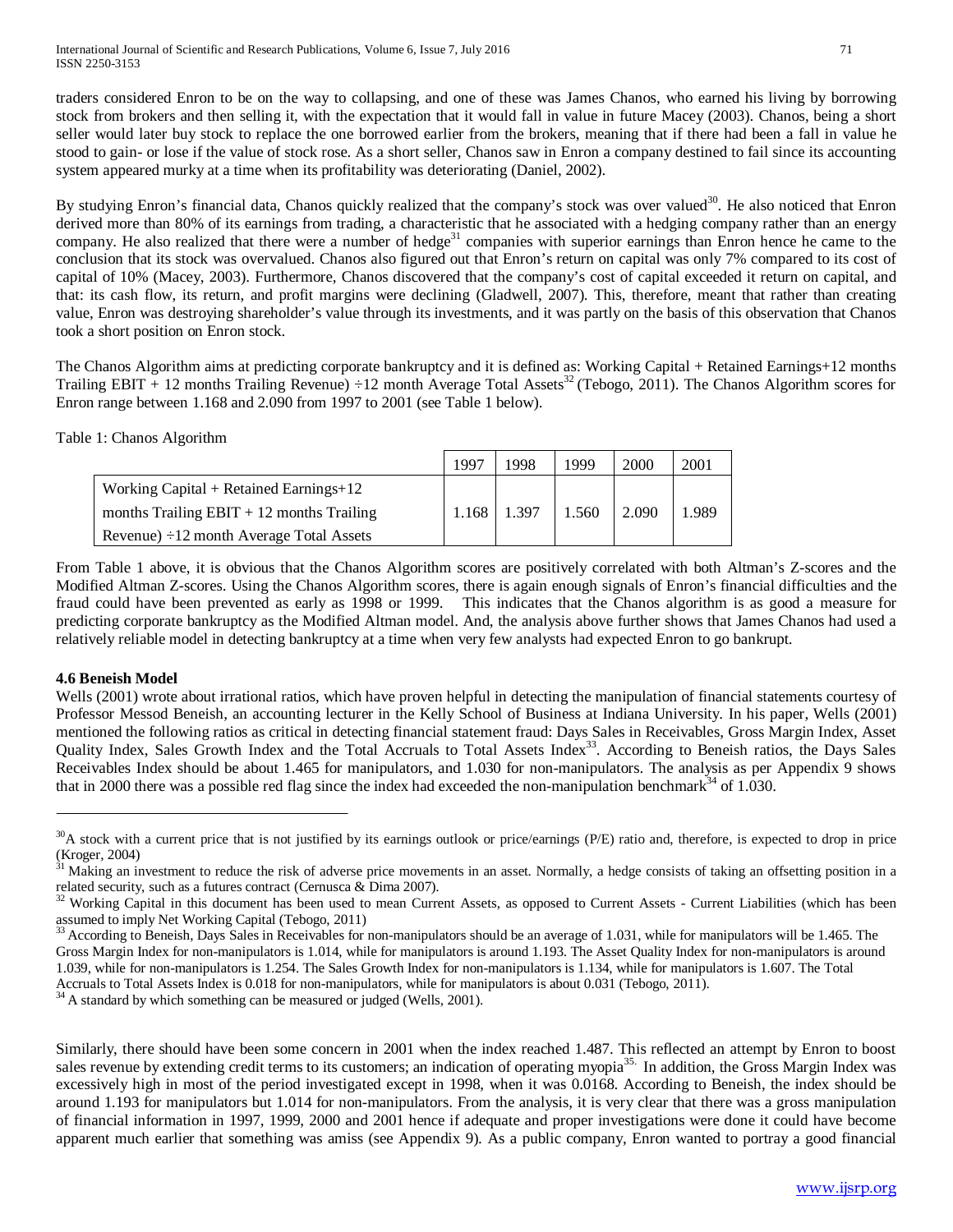performance to shareholders, and its management knew that as long as financial results were satisfactory the financial markets would have reacted by keeping share prices high (Tebogo, 2011). The chances for earnings manipulation were therefore high hence investigators should have been cautious of the reported results, and taken a decision to place it under watch much earlier. Reflecting on the performance of Enron in 1998, when the index was 0.0168, this could have put its management under pressure to show more favorable results in subsequent years hence the increase seen from 1999 onwards (Tebogo, 2011).

According to the Beneish Model, the Assets Quality Index should be around 1.039 for non-manipulators and 1.254 for manipulators. In all the years investigated, the index exceeded the non-manipulation benchmark (see Appendix 9), which possibly indicated that Enron was capitalizing costs rather than reporting them as period expenses (Tebogo, 2011). Enron would have done this in order to improve the reported profits in the short term, which is consistent with the analysis done for the Days Sales Receivables and the Gross Margin indices. Effectively, Enron was hiding costs as non-current assets (Tebogo, 2011). From the data analysis in Appendix 9, the Sales Growth index showed signs of manipulation. According to Beneish, this ratio should range from 1.134 for non-manipulators to 1.607 for manipulators. Between 1997 and 1999 the index was above the non-manipulator benchmark, which should have been a red flag hence, auditors and other investigators should have raised alarm. And, in 2000 the index was at 2.513, a level that was far above the manipulator benchmark. This should have raised suspicion that the company was perhaps reporting phony sales<sup>36</sup> given the astronomical growth in sales revenue. That is, during the period investigated Enron revenues were growing at exponential rates (Tebogo, 2011). An increase in Total Accruals to Total Assets index is a possible indication that management is trying to manipulate earning through a discretionary authority over the accruals policy<sup>37</sup>. The Beneish model indicates that an index of  $0.018$  is a sign that there is no financial statements manipulation, while anything from 0.031 and above is an indication of tampering with financial data. And, in the case of Enron it was evident that for all the years reviewed, the indices were all above 0.031 (see Appendix 9), a credible sign that Enron was manipulating earnings by exploiting its credit policy. It is therefore worth noting that all the five Beneish indices above show that there was something going on wrong. Therefore using the Beneish Model, the fraud at Enron could have been detected sooner.

#### **5. CONCLUSION**

The analysis of the performance of Enron from 1997 to 2001 using Non-Financial Measures; Gross Margin Test; Altman's Z-score Bankruptcy Predictor; Modified Altman's Z-score; Chanos Algorithm; and Beneish Model have all showed that it was quite possible to have predicted its failure much earlier. This paper concludes that, it would have been possible to detect Enron's fraud, as early as 1998 or at worst 1999.

What the Enron case study has shown is that no company is too big to fail, and that there are already tools that could be used in predicting corporate fraud and failure. The fraud perpetrated by Enron's management was so colossal and yet financial analysts chose to ignore all the warnings signs. The case study has also shown that qualitative factors are equally important in the analysis of performance and prediction of corporate fraud. In the case of Enron there were a number of qualitative indicators, which showed that the company had problems and yet very few people paid attention. Surprisingly, the first institution to raise concern about Enron's performance was a newspaper while financial analysts appeared not to be paying much attention (Tebogo, 2011).

Appendix 1: Occupational Fraud and Abuse Classification System

<sup>&</sup>lt;sup>35</sup>Operating myopia occurs when an organisation attempts to improve short term profitability measures at the expense of long term value creation (Tebogo, 2011).<br><sup>36</sup> Phony sales are deceptive sales (Tebogo, 2011).

<sup>&</sup>lt;sup>37</sup> An accounting policy that measures the performance and position of a company by recognizing economic events regardless of when cash transactions occur (Tebogo, 2011).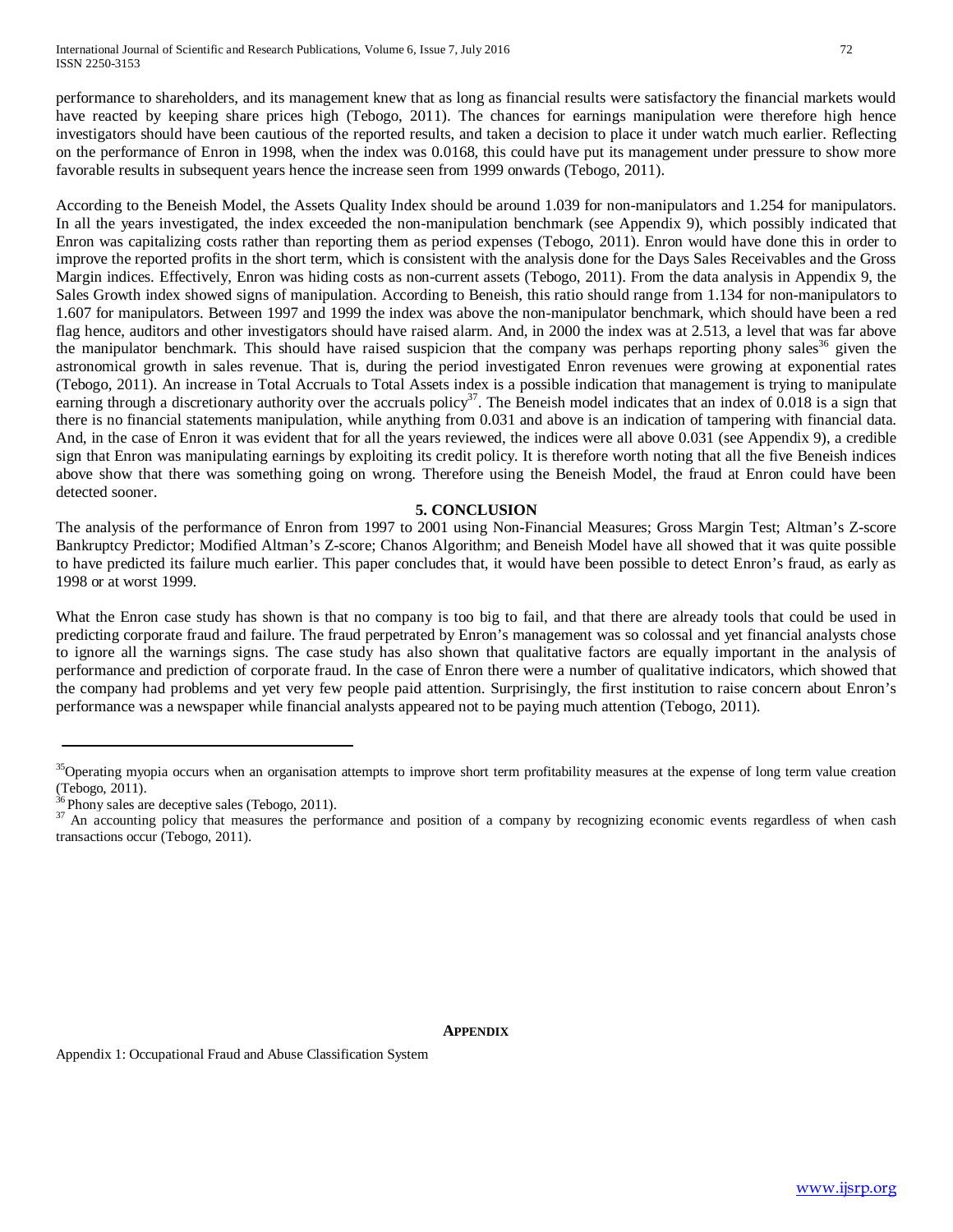

Source: (ACFE, 2010, p. 7)

Appendix 2: WorldCom Fraud Illustrated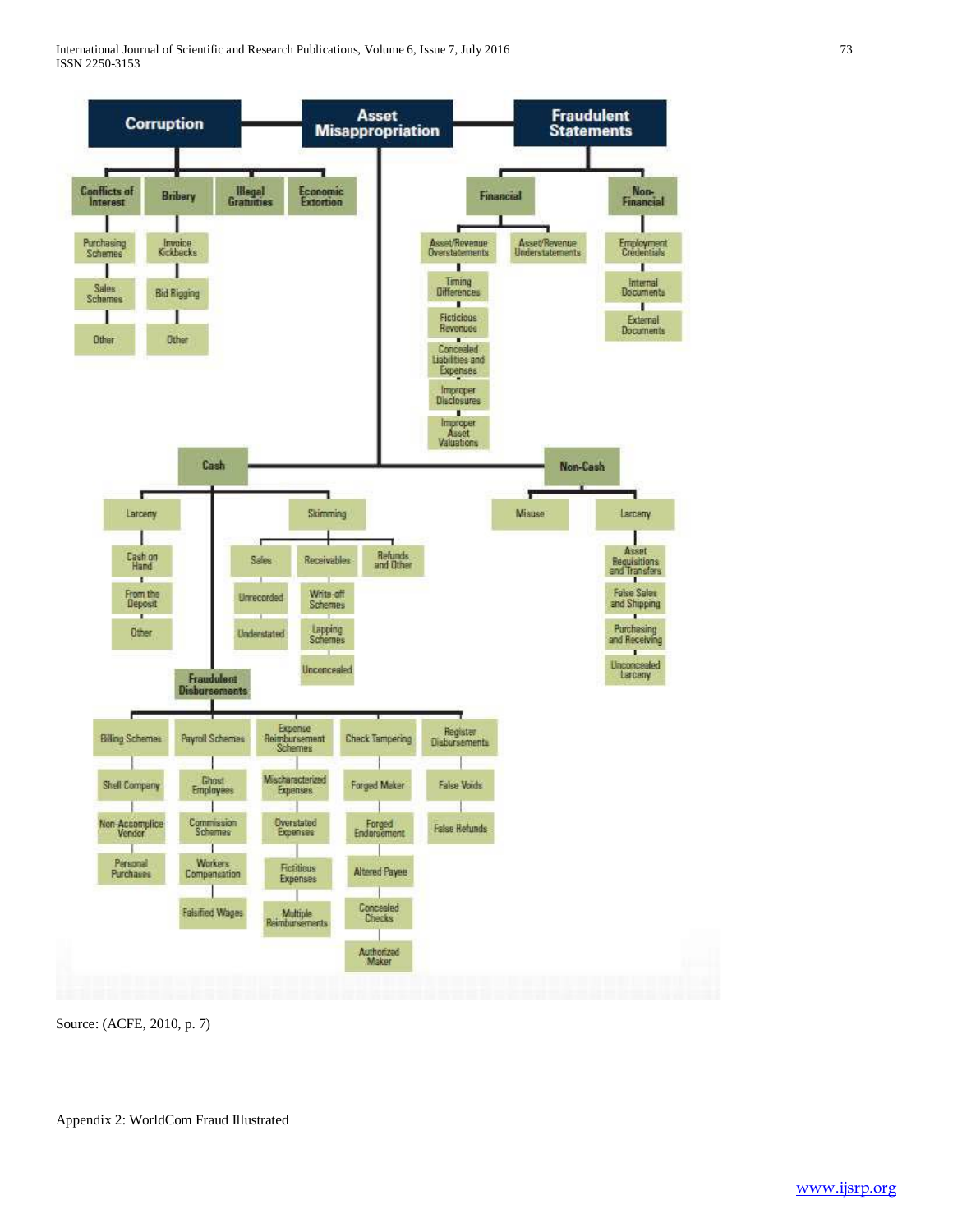International Journal of Scientific and Research Publications, Volume 6, Issue 7, July 2016 74 ISSN 2250-3153

|                                                                                                                       | <b>Financial Effects</b> |                           |                  |                                                   |
|-----------------------------------------------------------------------------------------------------------------------|--------------------------|---------------------------|------------------|---------------------------------------------------|
| <b>Fraud Scheme</b>                                                                                                   | <b>Expenses</b>          | <b>Assets</b>             | <b>E/R</b> Ratio | <b>Cite</b>                                       |
| Categorizing operating expenses as<br>capital expenditures                                                            |                          |                           |                  | Feder and<br>Schiesel<br>(2002)                   |
| Reducing the book value of acquired<br>MCI assets and simultaneously<br>increasing goodwill for a balancing<br>amount |                          | <b>Balanced</b><br>Effect |                  | Eichenwald<br>(2002)                              |
| Including future expenses in write-<br>downs of acquired assets                                                       |                          |                           |                  | Eichenwald<br>(2002)                              |
| Revising bad debt reserve calculations<br>to boost the valuation of<br>receivables that were subsequently<br>factored |                          |                           |                  | Sender (2002);<br>Feder and<br>Schiesel<br>(2002) |

Source: Obiri (2011)

Appendix 3: Enron's Financial Highlights

| Year                | 1997            | 1998            | 1999            | 2000            |
|---------------------|-----------------|-----------------|-----------------|-----------------|
|                     | <b>Smillion</b> | <b>Smillion</b> | <b>Smillion</b> | <b>Smillion</b> |
| Revenue             | 20,273          | 31,260          | 40,112          | 100,789         |
| <b>Total Assets</b> | 22.552          | 29,350          | 33,381          | 65,503          |
| Lomg Term Debt      | 6,254           | 7,357           | 7,151           | 8,550           |
| Shareholders' Fund  | 5,618           | 7,048           | 9,570           | 11,470          |

Source: Adapted from Chary, VRK (2004) as cited in Cernusca & Dima (2007)

# Appendix 4: Enron's Gross Margin Analysis



|                     | 1997    | 1998 | 1999   | 2000 | 2001    |
|---------------------|---------|------|--------|------|---------|
| Gross Margin %      | 0%      | 4%   | 2%     | 2%   | $\%$    |
| Increase/Decrease % | $-52\%$ | 4%   | $-2\%$ | 0%   | 1%<br>- |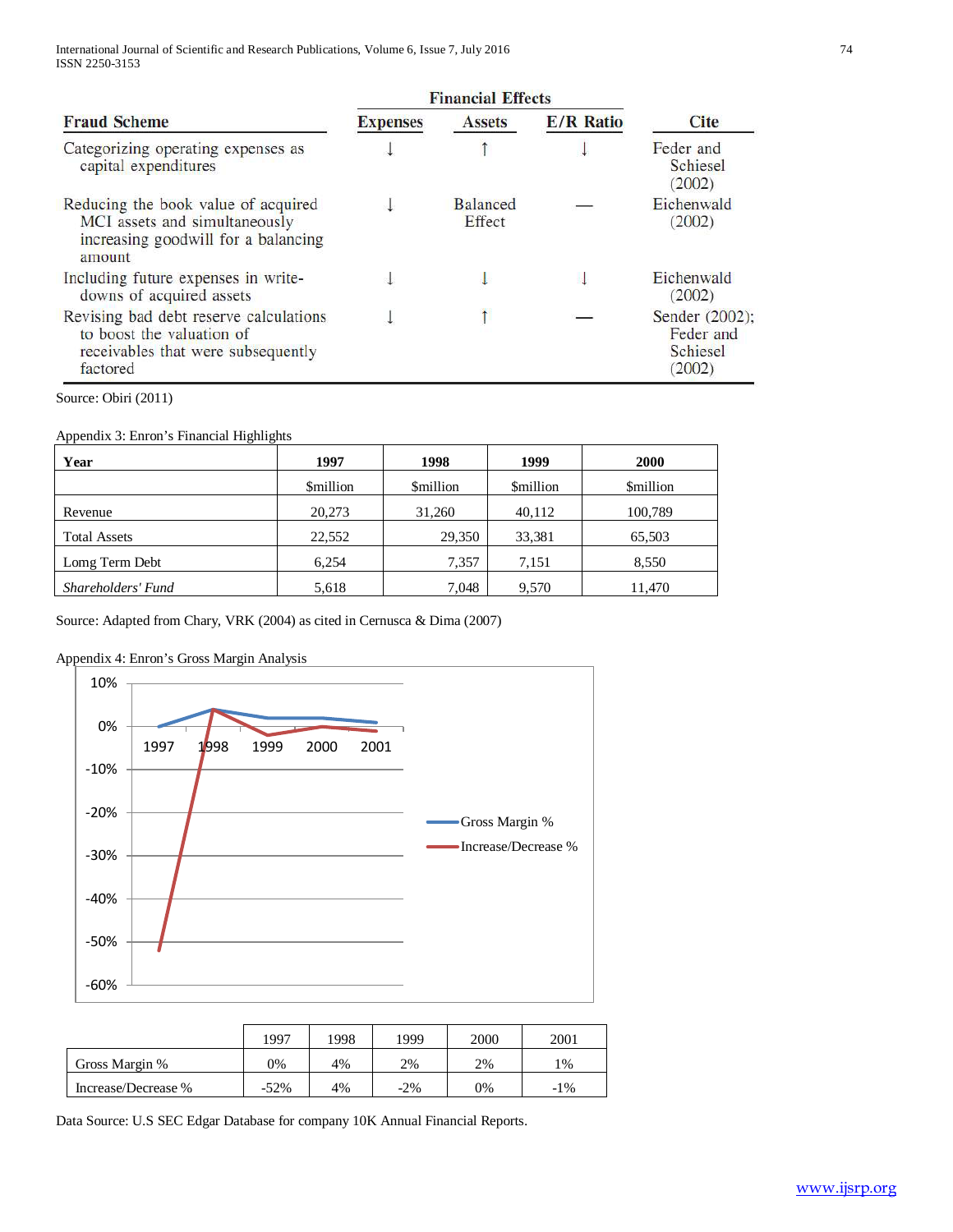|           |           | <b>Altman's Discriminant</b>    |                       |                 |      |      |      |
|-----------|-----------|---------------------------------|-----------------------|-----------------|------|------|------|
|           |           | Function Algorithm              | <b>Enron Z-Scores</b> |                 |      |      |      |
| Z         | $=$       | Z-Score                         | 1997                  | 1998            | 1999 | 2000 | 2001 |
|           |           |                                 |                       |                 |      |      |      |
| $X_1$     | $\quad =$ | Working Capital/                |                       |                 |      |      |      |
|           |           | <b>Total Assets</b>             | 0.01                  | $-0.01$         | 0.01 | 0.03 | 0.02 |
| $X_2$     | $\equiv$  | Retained Earnings/              |                       |                 |      |      |      |
|           |           | <b>Total Assets</b>             | 0.08                  | 0.08            | 0.08 | 0.05 | 0.05 |
| $X_3$     | $\equiv$  | Earnings before Interest        |                       |                 |      |      |      |
|           |           | and Taxes/ Total Assets         | 0.03                  | 0.05            | 0.06 | 0.04 | 0.01 |
| $X_4$     | $\equiv$  | Market Value of Equity/         |                       |                 |      |      |      |
|           |           | Book Value of Total Liabilities | 0.45                  | 0.49            | 1.57 | 1.23 | 1.13 |
|           |           |                                 |                       |                 |      |      |      |
| $X_5$     | $\equiv$  | Sales/Total Assets              | 0.9                   | $1^{\degree}07$ | 1.2  | 1.54 | 0.75 |
|           |           | $(1.2 * X_1) +$                 |                       |                 |      |      |      |
|           |           | $(1.4*X_2) +$                   |                       |                 |      |      |      |
| ${\bf z}$ | $=$       | $(3.3*X_3) +$                   |                       |                 |      |      |      |
|           |           | $(0.6*X_4) +$                   |                       |                 |      |      |      |
|           |           | $(0.999*X_5)$                   | 1.38                  | 1.94            | 2.47 | 2.51 | 1.56 |
|           |           |                                 |                       |                 |      |      |      |
|           |           | Safe Zone: 3.0 and above        |                       |                 |      |      |      |
|           |           |                                 |                       |                 |      |      |      |
|           |           | <b>Distress Zone: 1.8 - 2.9</b> |                       |                 |      |      |      |

|  | Appendix 5: Enron Bankruptcy Prediction Using Altman's Z-score |  |  |  |
|--|----------------------------------------------------------------|--|--|--|
|--|----------------------------------------------------------------|--|--|--|

# **ENRON DATA - US\$** Current Assets (4,113,000,000 | 5,933,000,000 | 7,255,000,000 | 30,381,000,000 | 29,167,000,000 Current Liabilities <br>3,856,000,000 6,107,000,000 6,759,000,000 28,406,000,000 27,570,000,000 Working Capital 257,000,000 -174,000,000 496,000,000 1,975,000,000 1,597,000,000 (Current Assets - Current Liabilities) Total Assets 22,552,000,000 29,350,000,000 33,381,000,000 65,503,000,000 67,260,000,000 Retained Earnings 1,852,000,000 1 2,226,000,000 2,698,000,000 3,226,000,000 3,525,000,000 Earnings before Interest and Taxes (EBIT)  $\begin{array}{|l|l|l|} 565,000,000 & 1,582,000,000 & 1,995,000,000 & 2,482,000,000 & 795,000,000 \end{array}$ Market Value of Equity (Common, 6,600,000,000 | 9,500,000,000 | 32,100,000,000 | 62,500,000,000 | 62,500,000,000 Preferred, Convertible, etc. Stock Issued) Book Value of Total Liabilities 14,800,000,000 19,200,000,000 20,400,000,000 50,700,000,000 55,533,000,000 Sales 20,273,000,000 31,260,000,000 40,112,000,000 100,789,000,000 50,129,000,000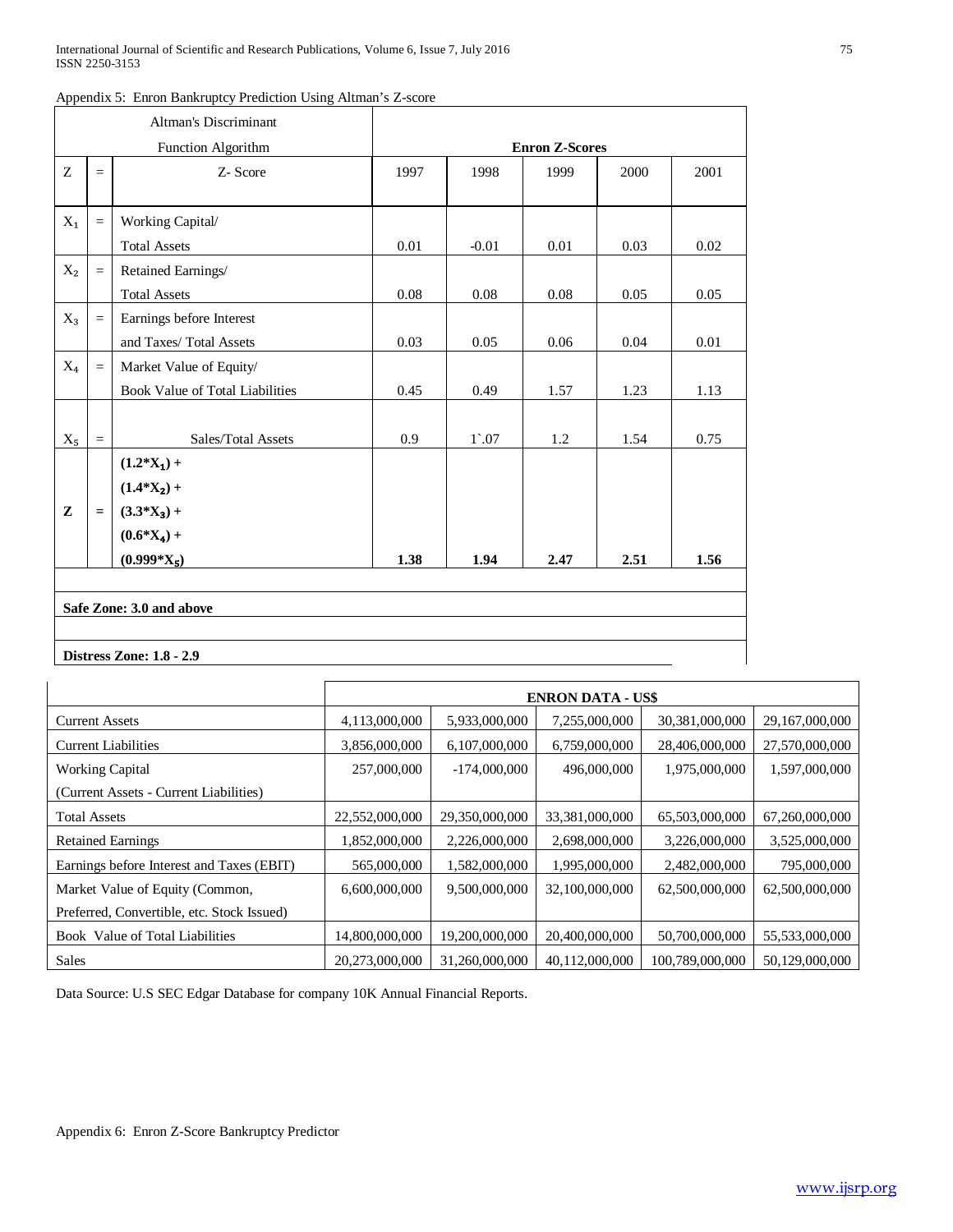

Data Source: U.S SEC Edgar Database for company 10K Annual Financial Reports.

# **Appendix 7: Pustylnick's Modified Altman**

|                                                            | 1997  | 1998  | 1999  | <b>2000</b> | 2001  |
|------------------------------------------------------------|-------|-------|-------|-------------|-------|
| $X1(Shareholders' Equity \div Total Assets \times 1.2)$    | 0.288 | 0.288 | 0.344 | 0.210       | 0.351 |
| $X2(Retained earnings \div Total Assets \times .014)$      | 0.001 | 0.001 | 0.001 | 0.001       | 0.001 |
| $X3(EBIT \div Total Assets x .033)$                        | 0.001 | 0.002 | 0.002 | 0.001       | 0.001 |
| X4(Market Value of Equity $\div$ Total Debt $\times$ .006) | 0.003 | 0.003 | 0.009 | 0.007       | 0.007 |
| $X5$ (Revenue ÷ Total Assets $\times$ .999)                | 0.899 | 1.069 | 1.199 | 1.538       | 0.749 |
|                                                            |       |       |       |             |       |
| Modified $Z$ -Score $=$                                    | 1.251 | 1.424 | 1.625 | 1.799       | 1.179 |
| $(1.2*X_1) +$                                              |       |       |       |             |       |
| $(1.4*X_2) +$                                              |       |       |       |             |       |
| $(3.3*X_3) +$                                              |       |       |       |             |       |
| $(.6*X_4) +$                                               |       |       |       |             |       |
| $(1.0*X_5)$                                                |       |       |       |             |       |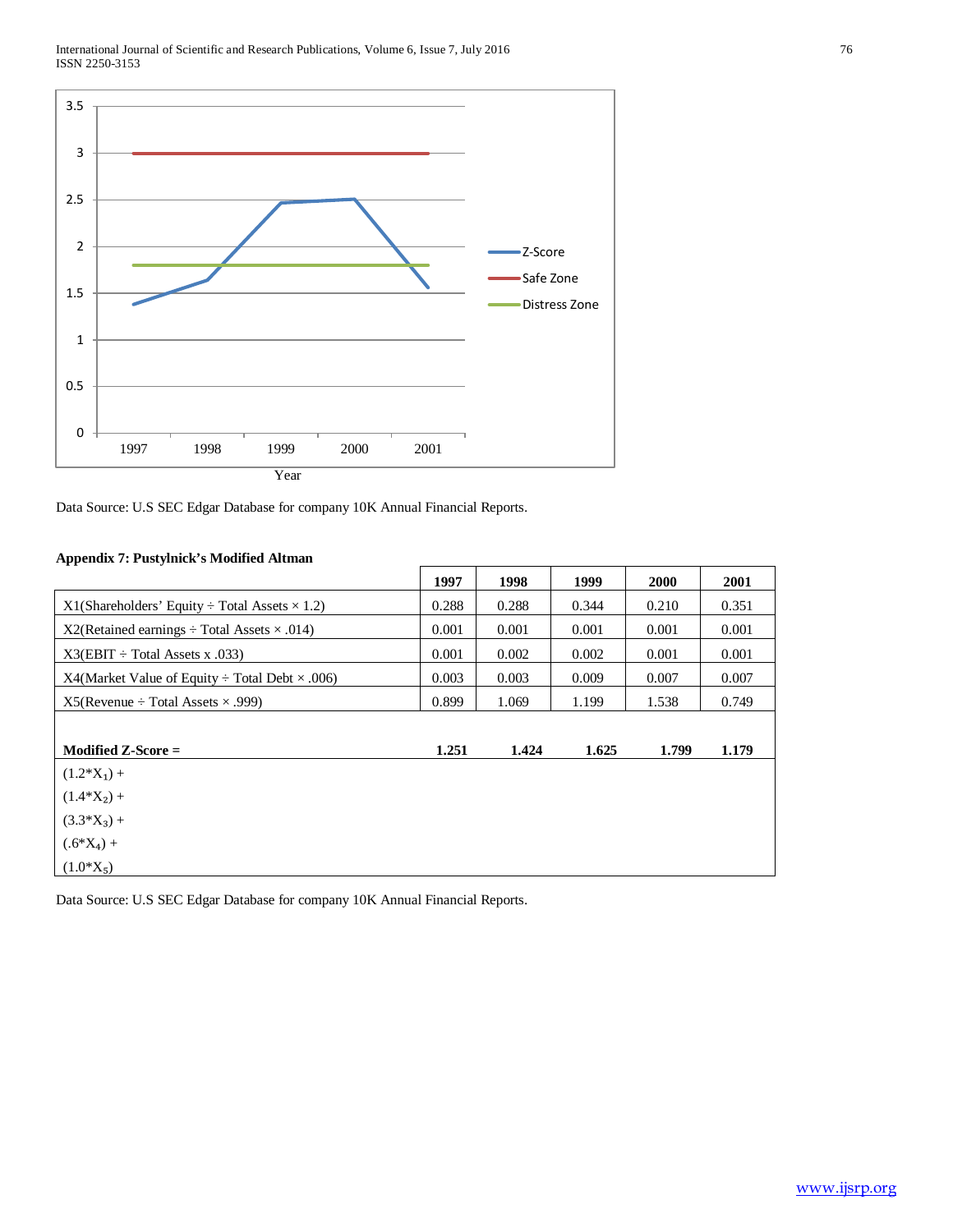#### Appendix 8: Pustylnick's Modified Altman



Year

Data Source: U.S SEC Edgar Database for company 10K Annual Financial Reports.

|                       | Appendix 9: Beneish Model Ratios                                       |        |        |       |       |       |
|-----------------------|------------------------------------------------------------------------|--------|--------|-------|-------|-------|
| <b>INDEX</b>          | <b>RATIOS</b>                                                          | 1997   | 1998   | 1999  | 2000  | 2001  |
| Days sales            | <b>Accounts Receivables</b> t                                          |        |        |       |       |       |
| In Receivables        | $Sales_t$                                                              |        |        |       |       |       |
| Index                 | <b>Accounts Receivables</b> <sub>t-1</sub>                             | 0.625  | 0.148  | 0.956 | 1.376 | 1.487 |
|                       | $Sales_{t-1}$                                                          |        |        |       |       |       |
|                       |                                                                        |        |        |       |       |       |
|                       |                                                                        |        |        |       |       |       |
|                       |                                                                        |        |        |       |       |       |
| Gross Margin          | $Sales_{t-1}$ – Cost of Sales <sub>t-1</sub>                           |        |        |       |       |       |
| Index                 | $Salest-1$                                                             |        |        |       |       |       |
|                       | $Sales_t - Cost of Sales_t$                                            | 70.175 | 0.0168 | 2.205 | 1.232 | 1.401 |
|                       | $Sales_t$                                                              |        |        |       |       |       |
|                       |                                                                        |        |        |       |       |       |
| <b>Asset Quality</b>  | Current $\text{Assets}_{t}$ + Net Fixed Assets,                        |        |        |       |       |       |
| Index                 | Total Assets,                                                          | 1.308  | 1.363  | 1.314 | 1.471 | 1.479 |
|                       | <u>– Current Assets<sub>t-1</sub> + Net Fixed Assets<sub>t-1</sub></u> |        |        |       |       |       |
|                       | Total Assets $_{t-1}$                                                  |        |        |       |       |       |
| Sales Growth          | $Sales_t$                                                              |        |        |       |       |       |
| Index                 | $Salest-1$                                                             | 1.526  | 1.542  | 1.283 | 2.513 | 0.497 |
|                       |                                                                        |        |        |       |       |       |
| <b>Total Accruals</b> | $(A$ working capital- $A$ cash- $A$ c.t.p-                             |        |        |       |       |       |
| to Total Assets       | dep.&amort.)/(total assets)                                            |        |        |       |       |       |
| Index                 |                                                                        | 0.190  | 0.187  | 0.135 | 0.053 | 0.048 |
|                       | Note. c.t.p is current taxes payable                                   |        |        |       |       |       |
|                       | Dep. & amort. is depreciation and amortisation                         |        |        |       |       |       |

.<br>Note is not all Dations of the Read Ratio